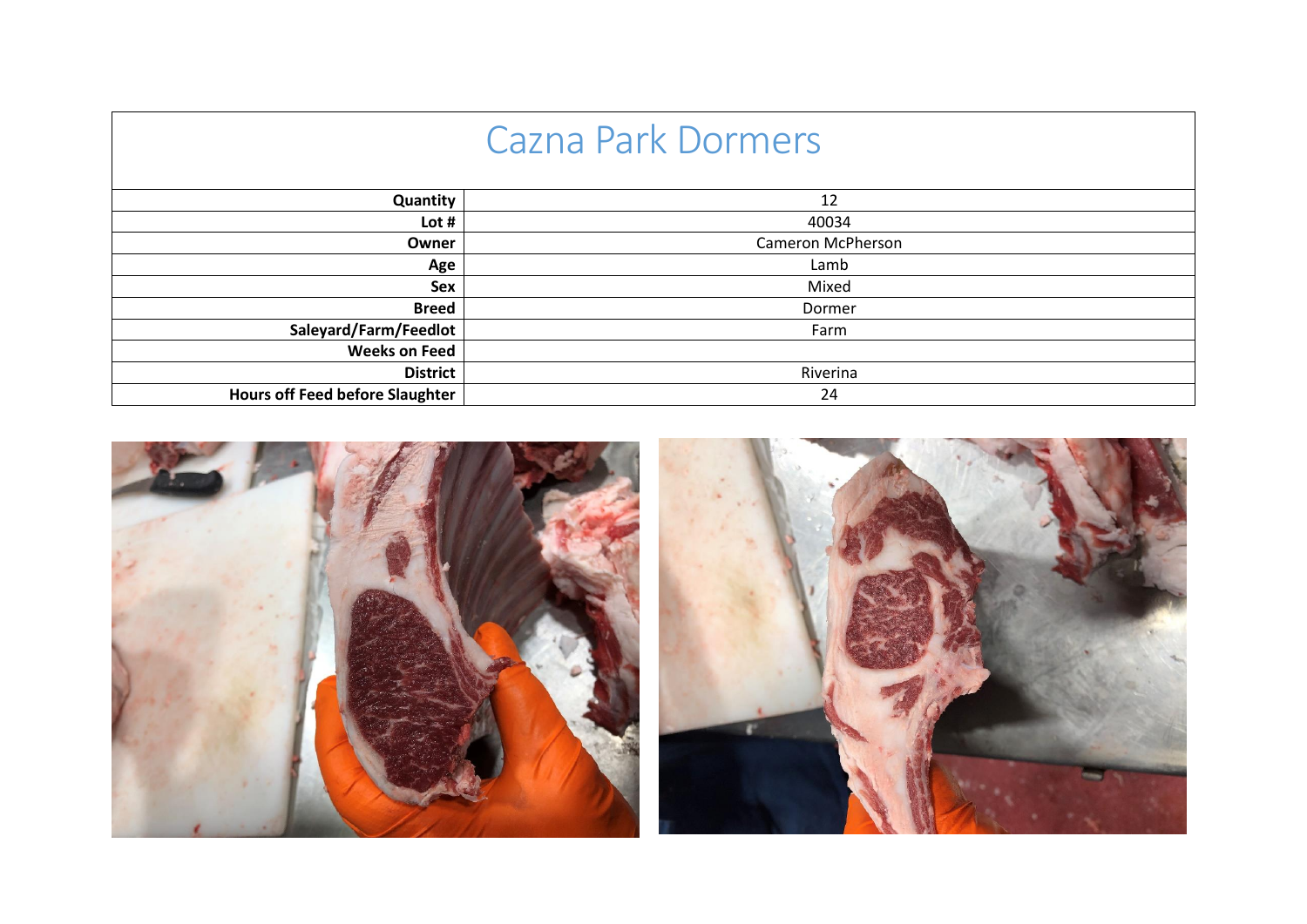|         | LW     | <b>HCW</b> | <b>CCW</b> | <b>Dressing %</b> |
|---------|--------|------------|------------|-------------------|
| 1       | 59.8   | 30.7       | 30.1       | 51%               |
| 2       | 60.3   | 31.5       | 30.9       | 52%               |
| 10      | 61.7   | 32.8       | 32         | 53%               |
| 12      | 57.7   | 29.9       | 29.3       | 52%               |
| Average | 59.875 | 31.225     | 30.575     | 52%               |